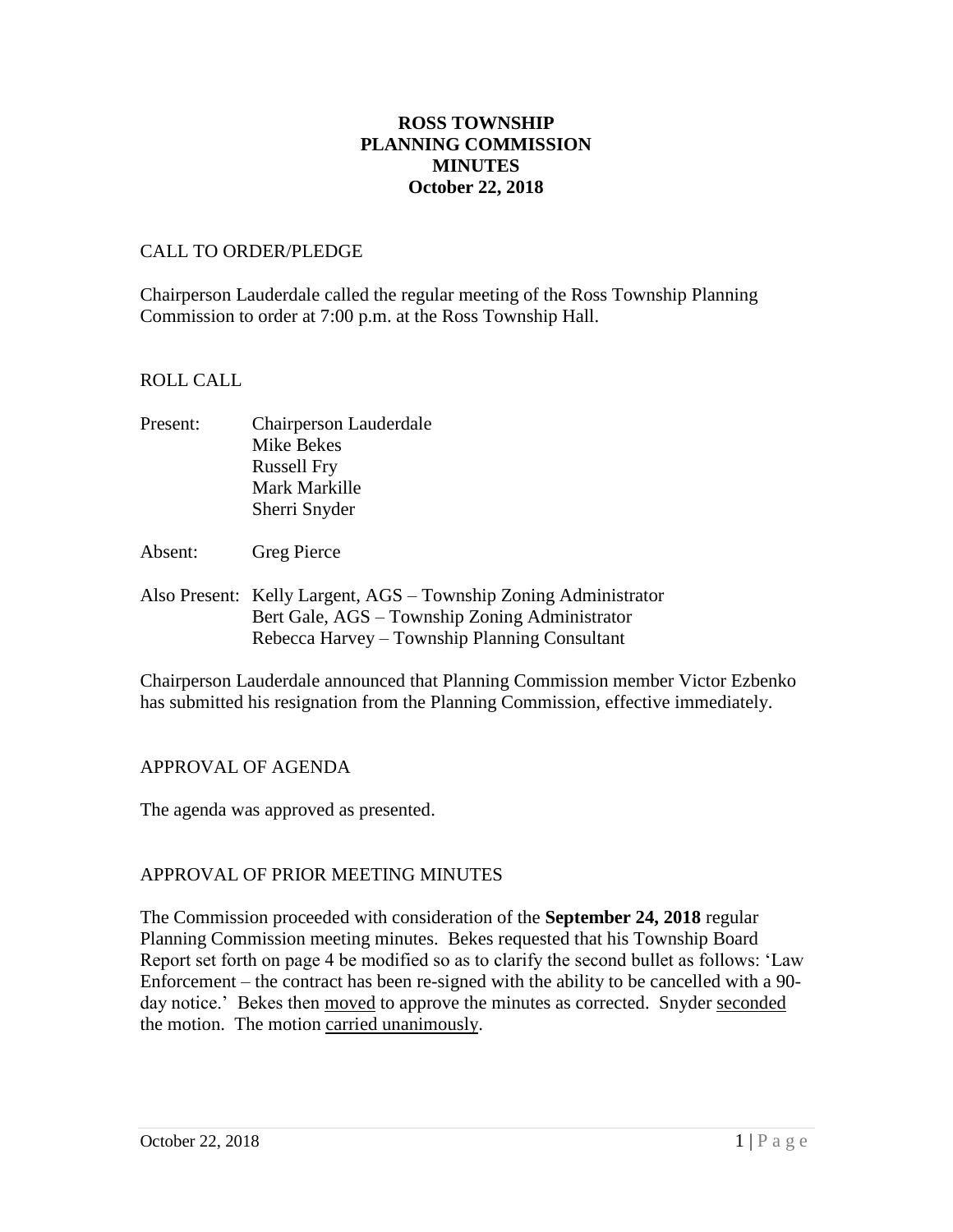### NEW BUSINESS

1. Site Plan Review – 12448 East D Avenue (McCarty)

The next matter to come before the Planning Commission was consideration of the request by Ed McCarty for Site Plan Review of the proposed construction of a 36 ft x 68 ft 2-story addition to an existing building for restaurant use. The subject property is located at 12448 East D Avenue and is within the C-1 Bay Commercial District.

AGS (Largent) provided an overview of the request stating that the proposal will involve the demolition of a small part of the existing convenience store and the construction of a two-story addition that will be used entirely for restaurant use. Referencing the Site Plan Review Report, AGS noted those site plan elements where compliance with Ordinance requirements is in question.

Ed McCarty was present on behalf of the application. He stated that he had no additional comments to offer. In response to questions, the project engineer explained that the property has been designed to manage storm water through both rain gardens and underground storage/discharge. She reviewed the storm water management design set forth on the site plan.

General Planning Commission discussion then ensued regarding the parking proposal. It was noted that 18 existing parking spaces are entirely/partially located within the road right-of-way and that the site plan proposes the retention of said parking. AGS explained that 59 parking spaces are required per Article 18 and that 62 parking spaces are proposed, including the 18 'off site' spaces. Compliance with parking standards of Section 18.1 and 10.6 C.required Planning Commission confirmation.

Bekes suggested that the nine (9) parking spaces located on the south side of D Avenue could be removed and replaced with landscaping. He noted that such an arrangement would create a better waterfront façade and be more compatible with adjacent properties.

Fry, Markille and Snyder expressed support for retaining the 18 existing 'off site' parking spaces, indicating that such an arrangement not only provides convenient parking for the convenience store but is not an uncommon arrangement in the area. Snyder added that the C-1 District is intended to promote layouts that can serve as shared parking arrangements.

In response to questions, Harvey stated that the existing parking spaces are not proposed to be altered and so are not required to be brought into compliance with setback or yard coverage requirements applicable within the C-1 District. She further confirmed that the existing 18 parking spaces could be used to meet parking requirements.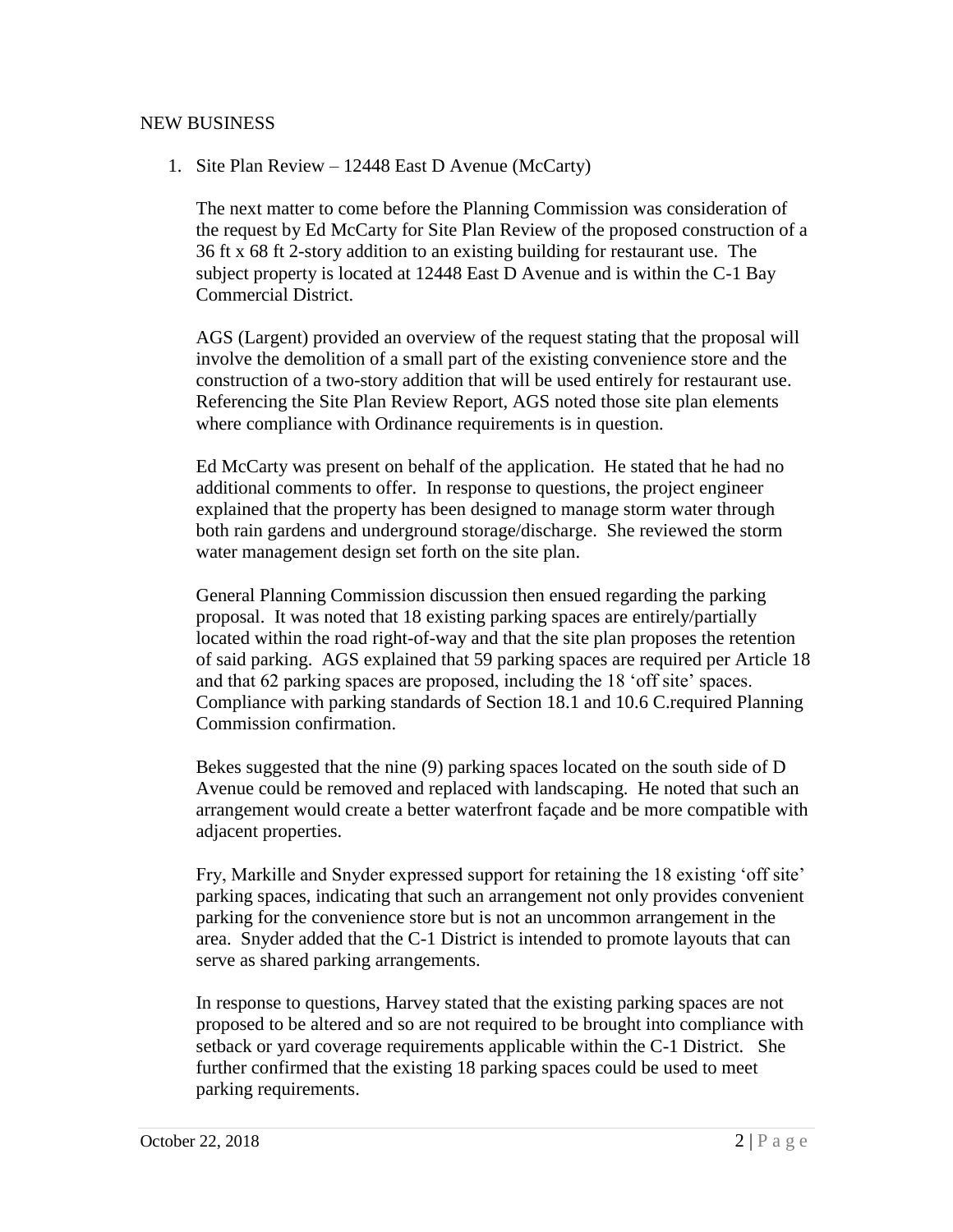Chairperson Lauderdale referenced the application material and the Site Plan Review Report provided on the request. The Commission then proceeded with a review of the application pursuant to Section 21.4 – Site Plan Review (Content). It was noted that the site plan provided all required information.

In consideration of the Site Plan Review Criteria set forth in Section 21.6 and the application of Article  $10 - C - 1$  Bay Commercial District and Article  $18 - C$ Supplemental Regulations, the following findings were noted:

- 1. The proposed on-site storm water management plan should be reviewed by the Township Engineer for compliance with storm water retention requirements.
- 2. The parking spaces currently located within the D Avenue right-of-way are existing and are not proposed to be altered, with the exception of modifications for barrier free parking. The proposed parking arrangement meets the applicable parking requirements of Sections 18.1 and 10.6.
- 3. Any proposed signage will be reviewed and approved through the sign permit process.
- 4. The lighting proposal requires modification to comply with allowed footcandle levels along property lines and reduced lighting requirements during nonoperational hours.
- 5. Section 18.6 requires the establishment of a Level C buffer between the commercial use and the adjacent C-1 properties, unless reduced or waived by the Planning Commission. It was agreed that the proposed retention of the existing large trees along the east property line provides a buffer sufficient to meet the intent of Section 18.6. It was further agreed that the extreme change in grade between the subject site and the dwelling adjacent to the west rendered an additional 'buffer' unnecessary.
- 6. In consideration of the landscaping requirements set forth in Section 10.6 I., it was determined that the slope and overhead wire in the rear parking area limited landscaping options and that the proposed rain garden met the intent of the parking lot landscape requirement.
- 7. The proposed building is oriented toward the waterfront and will have an exterior appearance of an 'older/historic, waterfront building'. It was noted that compliance with the front façade standards set forth in Section 10.6 E. 3. and 4. shall be confirmed at the building plan review stage.
- 8. The site plan is in compliance with the remaining C-1 District requirements lot coverage; access; sidewalks; utilities; and, shoreline protection.

Chairperson Lauderdale then moved to grant Site Plan Approval for the proposed construction of a 36 ft x 68 ft 2-story addition to the existing building on the subject site for restaurant use based upon the review findings of Sections 21.4 and 21.6, subject to the following conditions:

1. Township Engineer review/approval.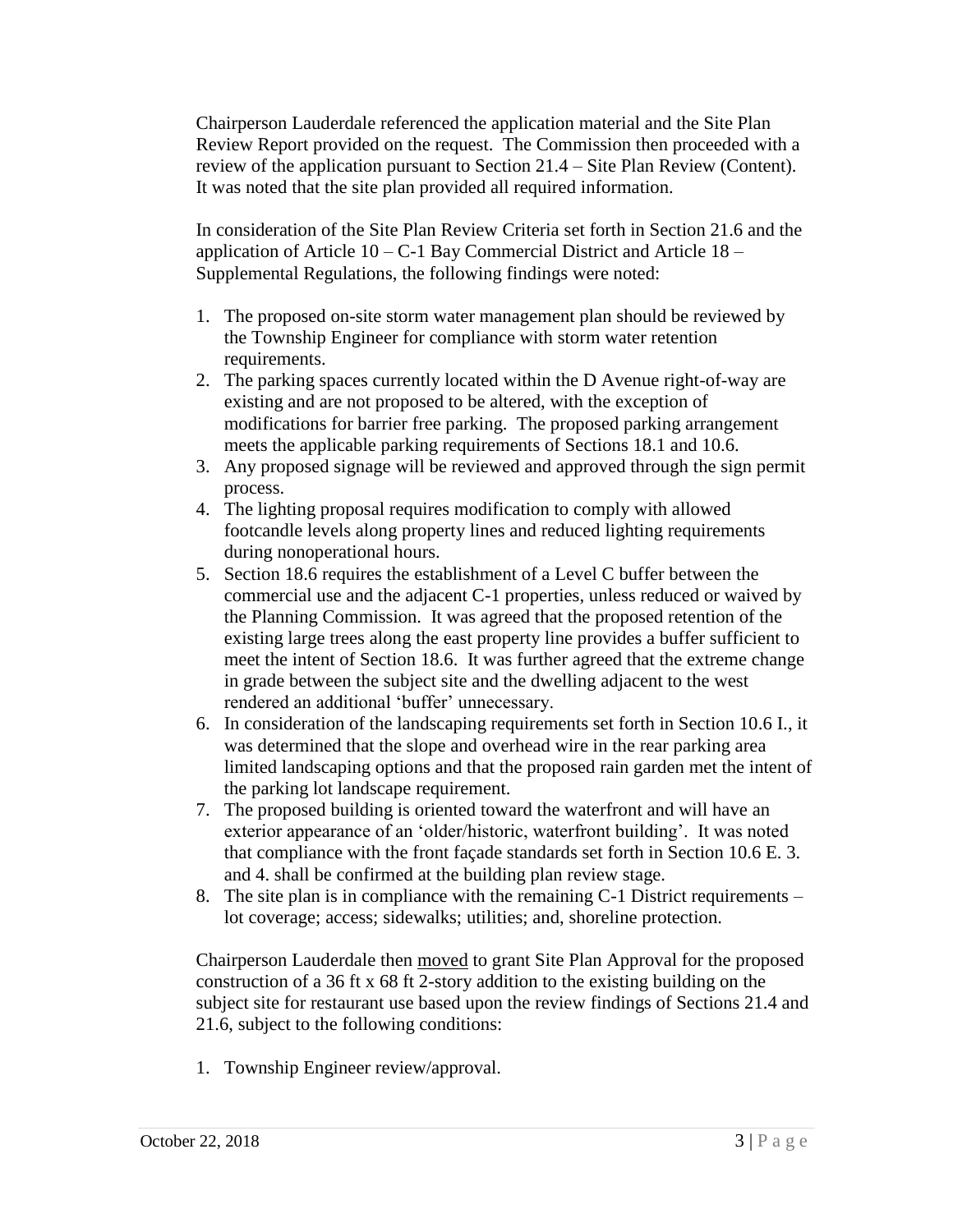- 2. Compliance with the outdoor lighting provisions of Section 18.3, subject to administrative confirmation.
- 3. Compliance with the front façade standards set forth in Section 10.6 E. 3. and 4. shall be confirmed at the building plan review stage.
- 4. Proposed signs shall be reviewed/approved through the permit process.

Snyder seconded the motion. The motion carried unanimously.

Chairperson Lauderdale stated that this application represents the first project proposal within the recently adopted C-1 District and that he applauds the quality of the site plan and the collaborative effort between the applicant and AGS.

# UNFINISHED BUSINESS

1. Article 15 – Maximum Lot Coverage Requirement (% of Rear Yard) – applicable to Accessory Buildings

Chairperson Lauderdale noted that Planning Commission discussion was held in August and September regarding the 'rear yard' lot coverage standard and how the 'yard' definitions are applied to through lots, corner lots, waterfront lots, standard lots and vacant lots. He stated that the following related Ordinance amendments are currently under consideration:

- the proposed addition of Note #15 to Article 15 to clarify what portion of an accessory building is counted in calculating % rear yard coverage;
- the addition of 18.4 E.2. to provides adequate guidance in approving the location of an accessory building on a vacant lot; and
- the addition of a diagram that illustrates the definition of 'front yard', 'side yard', and 'rear yard' on those lot types defined in the Ordinance (corner lot, double frontage lot, interior lot, waterfront lot).

Harvey presented the requested 'lot'/'yard' diagram, providing an overview of the diagram elements and how they illustrate relevant Ordinance definitions.

She explained that the 'corner lot' diagram reflects how the 'rear yard' definition is currently being applied by AGS. Harvey opined that the alternate definitions of 'side yard' and 'rear yard' set forth in Section Three of the memo presented by Markille would be more consistent with the 'yard area' represented on the diagram and should be added as proposed amendments.

AGS acknowledged the assistance provided by the diagram and noted that the proposed amendments will adequately address the issues previously raised.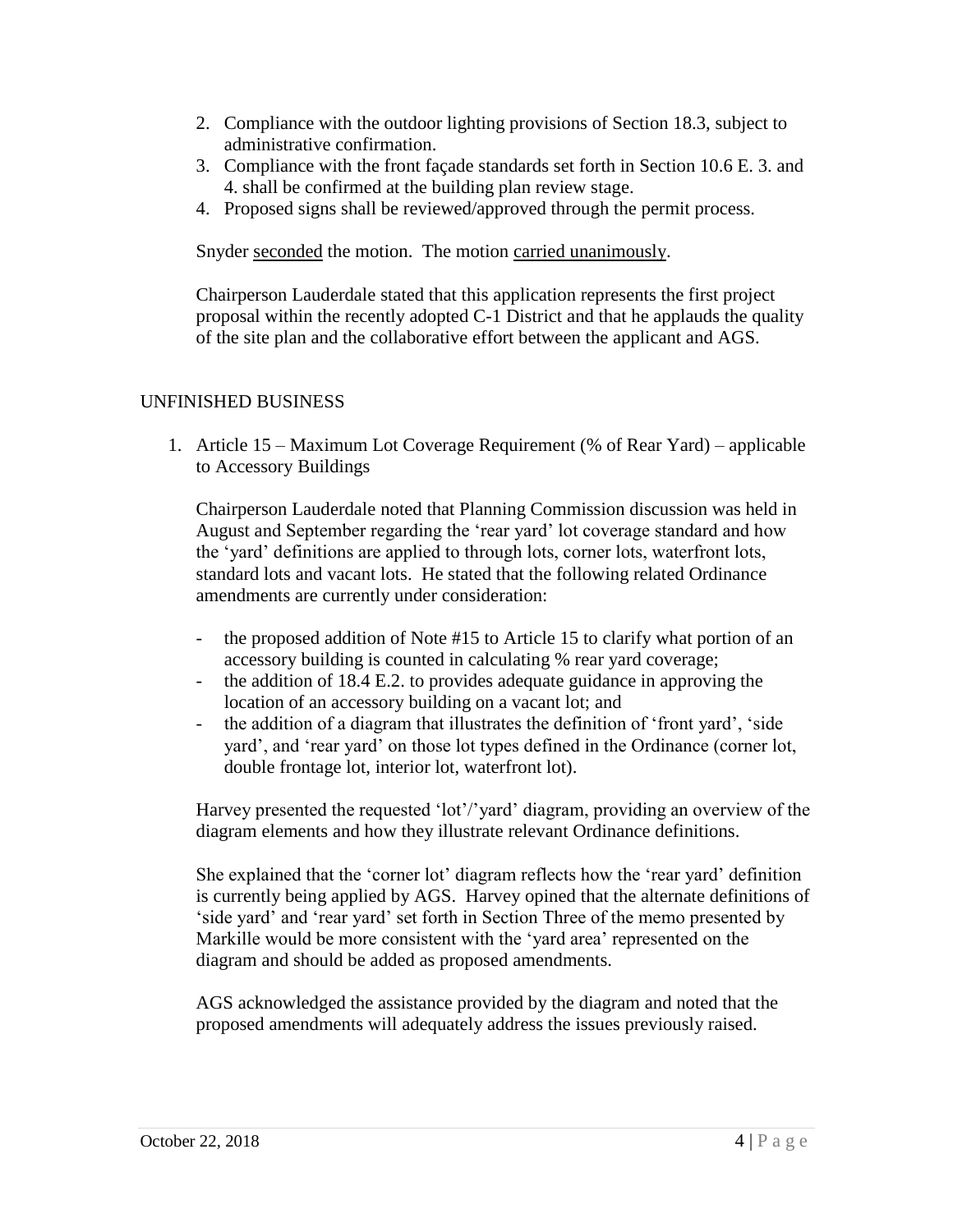Planning Commission discussion ensued wherein support for the diagram and proposed amendments was expressed. Harvey was directed to complete the following for final review in November:

- revise the draft text to incorporate the modified definitions of 'side yard' and 'rear yard';
- revise the 'front yard' label on the diagram for the corner lot and double frontage lot in consideration of the definition of 'front lot line'; and,
- add a corner waterfront lot to the diagram.
- 2. Discussion RT/RC Resort/Recreation District

Chairperson Lauderdale stated that in August Harvey was directed to have a rendering (drawing) prepared that would illustrate how the application of the design standards of the proposed RT/RC District might look on a parcel . . similar to what was prepared in the review of the C-1 Bay Commercial District. He noted that the rendering is ready for presentation.

Chairperson Lauderdale further reminded that the Planning Commission had expressed support for open public discourse on the draft text once the rendering was prepared. He noted the hour and requested Planning Commission support for extending the meeting beyond 9:00 to accommodate a presentation of the rendering and to receive public comments/questions on the proposed district. The Planning Commission expressed support to extend the meeting.

Harvey then presented the RT/RC District rendering, highlighting the use elements and design features represented in the drawing.

Fry expressed concern that the description of the 'Mixed Use Resort' included reference to a 'casino'. Harvey explained that the use description was developed from sample ordinances and definitions and was certainly subject to refinement. It was agreed that a 'casino' is not seen as an appropriate use for the proposed district and should be removed from the text.

Chairperson Lauderdale then invited public discussion on the proposed RT/RC District. The following questions/comments were offered:

- Is the proposed district designed to address an identified problem in the Township? The Planning Commission responded that the RT/RC District is designed to allow opportunity within the Township for destination-type uses with design controls.
- How would the proposed district be applied to property within the Township? Harvey explained that property would first need to be rezoned to the RT/RC District . . and then the use proposal would be subject to Planning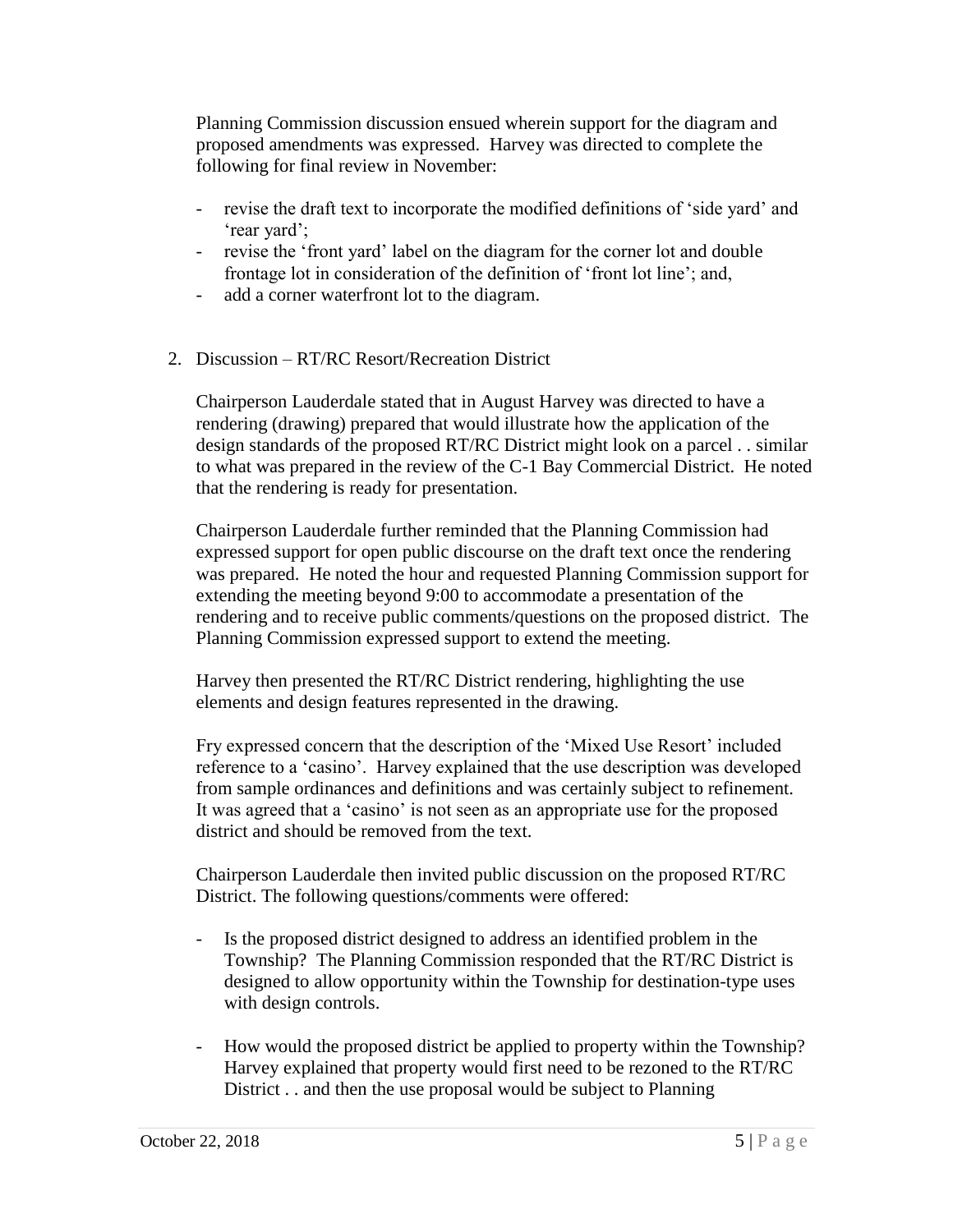Commission review/approval. She confirmed that both rezoning and special land use requests require a public hearing which includes an opportunity for public comment.

- The proposed district setbacks do not seem adequate . . how were they developed? The Planning Commission responded that the proposed setbacks are the same as those applied within the Industrial District, which are the most restrictive currently established in the Ordinance.
- In response to a question, it was confirmed that the uses allowed within the proposed RT/RC District must be in association with an 'outdoor recreational facility'.
- Has there been a study conducted that would indicate the Township has the necessary assets to warrant destination-based development? Fry referenced the recently completed Ross Township Parks & Recreation Plan wherein the many natural and recreational assets of the area are identified.
- The Ross Township area is definitely a 'destination' location . . . given the presence of Gull Lake, Fort Custer, the golf course, the car museum, and local riding stables. This is a beautiful area with growing opportunity.
- The proposed zoning district is a good idea; similar districts are working in other areas.
- Jon Scott offered the following comments:

: Ross Township has always been a resort community . . with a history of trains bringing visitors from urban centers for summer living.

: The land use patterns indicative of resort areas do not fit into the existing zoning districts; they are too limiting. The proposed district allows for the desired mix of uses and strengthens the area by directing short-term residential land use to planned areas instead of to single family neighborhoods.

: An economic study was recently completed – 'Estimating the Economic Impacts of Gull Lake View Golf Club and Resort'. A few findings were noted in explanation of the value of destination-based development:

- The Resort adds an estimated 250 jobs to Kalamazoo/Calhoun Counties.
- Resort activities helped to increase gross domestic product by \$7.4 million.
- The Resort added \$4.4 million in personal income and \$12.9 million in gross output (sales/receipts).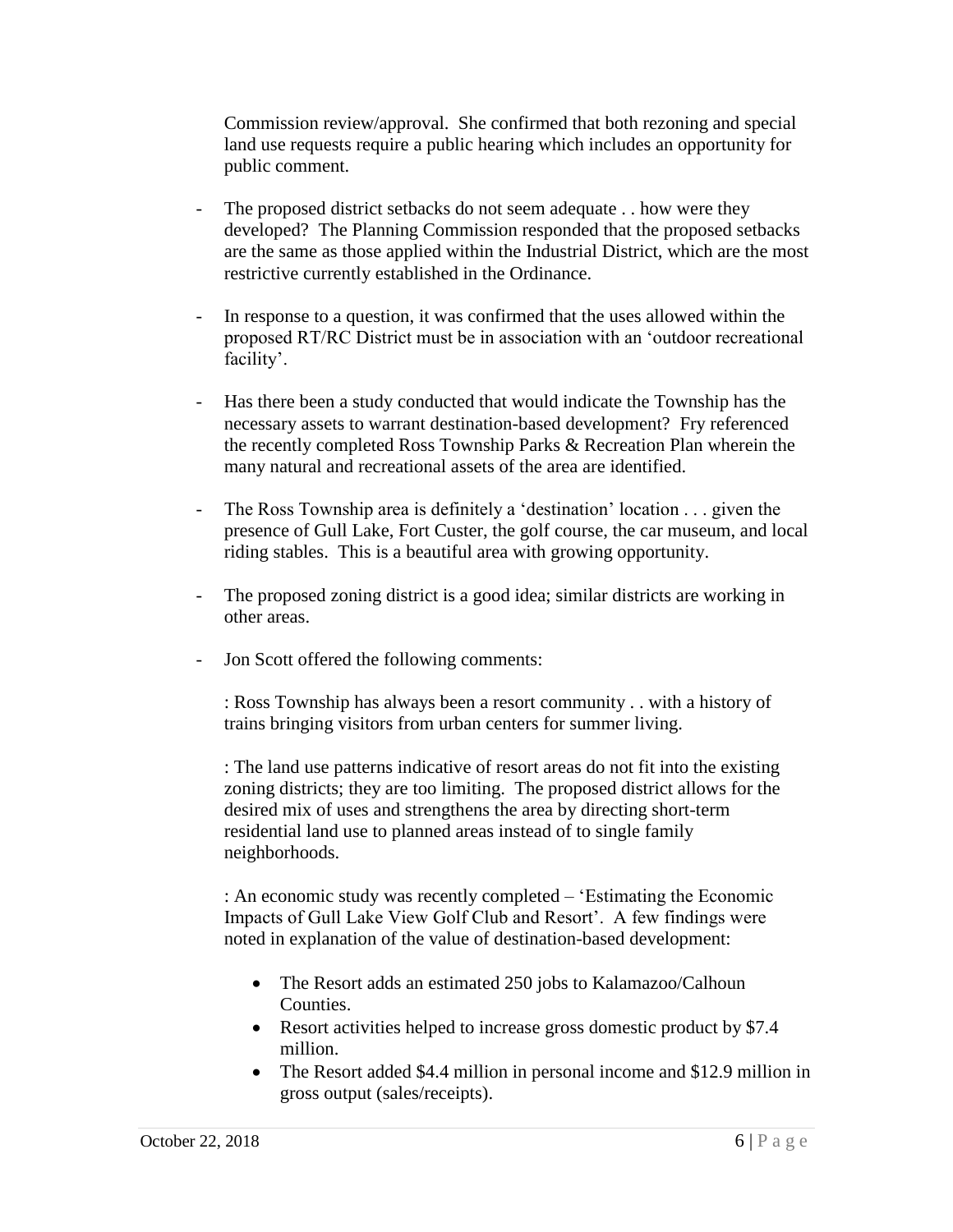: The golf course is the highest tax payer in the Township.

: The golf course represents a limited burden on Township services as compared to taxes paid.

: There are also secondary impacts to the Township's economy, as well as the regional impact of the golf course.

- The proposed district should require all structures to be LEED certified.
- Will the proposed district serve to enrich the Township and not negatively impact the natural environment?
- Where is the proposed district envisioned to be located? The Planning Commission responded that the Master Plan will provide guidance on locational indicators and appropriate conditions/locations.
- What kind of camping will be allowed in the permitted 'campgrounds'? Harvey noted that campgrounds are largely regulated by the State and that the Ordinance requires compliance with those codes. She confirmed that 'campgrounds' are allowed within the R-R Rural Residential District currently.
- The creation of a new district represents a loss of control that currently exists within the existing districts.
- The proposed district represents an appreciated approach to trying to get uses to work in the Township.

No further public discussion was offered.

3. Master Plan Update

Due to the lateness of the hour, a progress report on the update of the Master Plan was not offered.

4. Watershed Protection Strategies

The matter continues to be 'on hold' at this time.

5. Sign Ordinance

The draft sign ordinance remains 'on hold'.